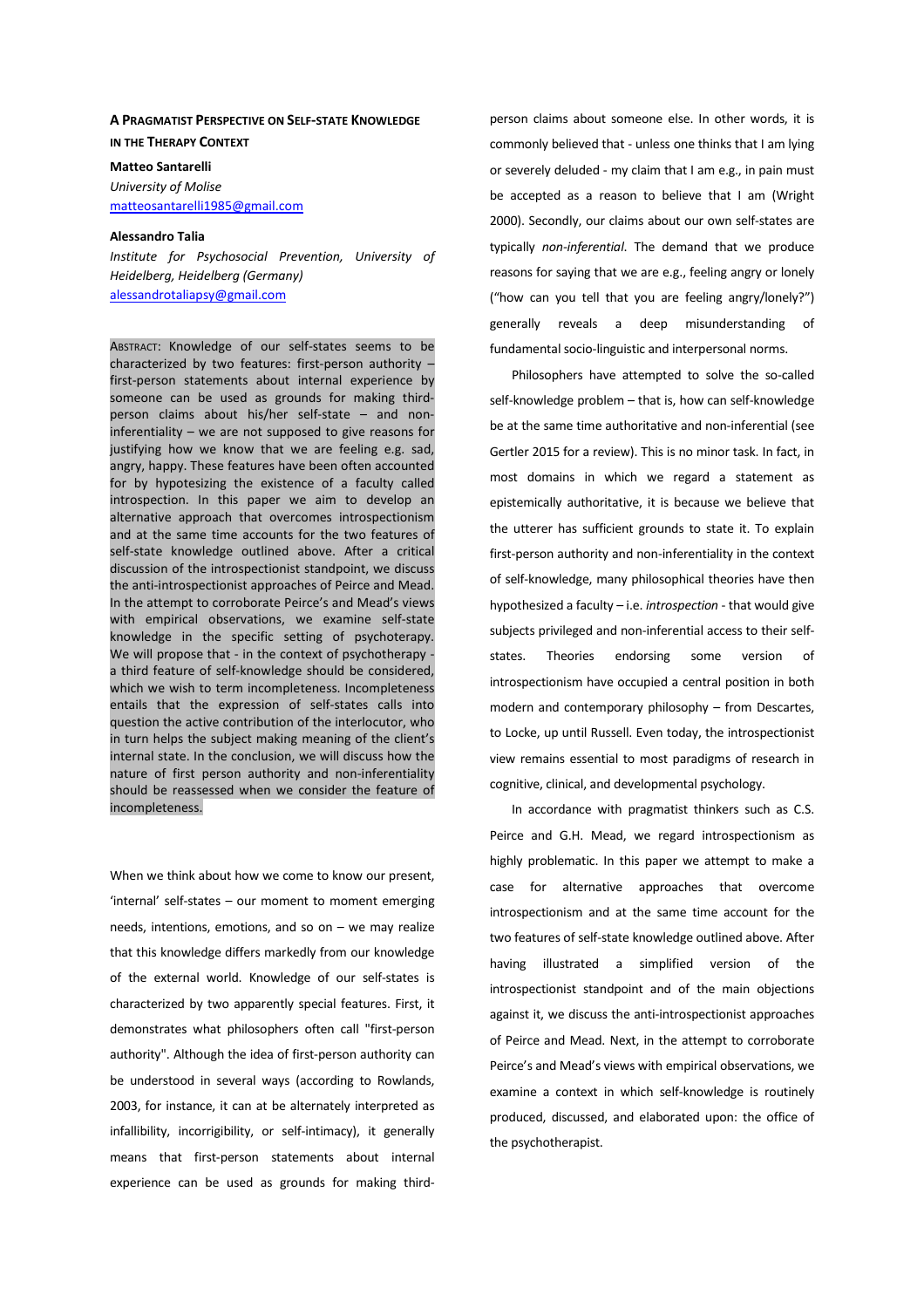We will then propose that - in the context of psychotherapy - a third feature of self-knowledge should be considered, which we wish to term *incompleteness.*  When we observe how therapists and clients discuss the client's self-states, we realize that the expression of selfstates by the client almost necessarily elicits an attuned response from the therapist. In response to the clients' disclosures, the therapist offers recast, redefinition, and elaboration. In other words, the expression of self-states calls into question the active contribution of the interlocutor, who in turn helps the subject making meaning of the client's internal state. Without such therapist contribution, the client's disclosures are truncated and fail to achieve their full communicative function. In the conclusion, we will discuss how first person authority and non-inferentiality can be seen in a different light when we add to them the feature of incompleteness.

Our hypotheses in this paper do not address selfknowledge in general, but a specific subdomain of selfknowledge that we term "self-state knowledge." Thus, before we proceed further, some distinctions are in order. To begin with, we must observe that first person authority and non-inferentiality are only features of the type of self-knowledge that Crispin Wright has called "phenomenal self-knowledge" (e.g., *I have a headache*, *I feel irritated*, *my vision is blurred*), and not of selfknowledge overall. In fact, the term self-knowledge is also used to describe knowledge about one's beliefs, attitudes, and character traits, which are at least in part known through a process of self-interpretation (Wright 2000). In addition, in this paper we want to focus on phenomenal *self-state* knowledge (or, more simply, selfstate knowledge), because it is self-states what therapists and clients focus upon in psychotherapy. Selfstate knowledge refers to claims made about the self as a whole, and it can be considered as a subdomain of phenomenal knowledge. As we will attempt to show, the reciprocal meaning-making process that highlights in our view the incompleteness of self-states is quite peculiar to this type of self-knowledge, while it is much less evident in the communication of e.g., sensations. Given that phenomenal knowledge and self-state knowledge are seldom distinguished - if at all – in the philosophical literature about self-knowledge, in the following we will use the term "self-state knowledge" in an effort to maximize clarity and streamline our presentation.

#### **1. A common sense account of self-knowledge and its conceptual problems: the Introspectionist Theory of Self-state knowledge**

Perhaps the most well-known theory that attempts to explain why self-state knowledge is at the same time authoritative and non-inferential is a theory that we will call in the remainder of this paper 'Introspectionist Theory of Self-state knowledge'. This theory is attractive and almost commonsensical. The general attitude that this theory articulates towards understanding others and ourselves seems so evident that most of us take it for granted by the time we are seven or eight years old (Botterill and Carruthers 1999). The idea behind the theory is that we - as humans - possess a faculty called introspection, which almost always help us arrive at a correct and direct 'perception' of what we are 'feeling inside'.

Different versions of the Introspectionist Theory of Self-state knowledge (from now on: ITSK) have been independently advanced by philosophers as different as Descartes (1641/1984), Locke (1689/1975), and Russell (1917). On this view, thanks to the faculty of introspection, we have an immediate and privileged access to the contents of our own minds. At the same time, according to this same view, it is impossible to know directly the thoughts and feelings of anyone other than ourselves. Minds are isolated. We are, as it turns out, imprisoned within the sphere of our own subjectivity (Colapietro 1989, 100-1)<sup>1</sup>.

 $\overline{a}$ 

<sup>&</sup>lt;sup>1</sup> In his seminal work *Peirce's Approach to the Self (1989)* Colapietro labels this standpoint as "subjectivism". His definition of subjectivism is fully consistent with the here proposed definition of introspectivism.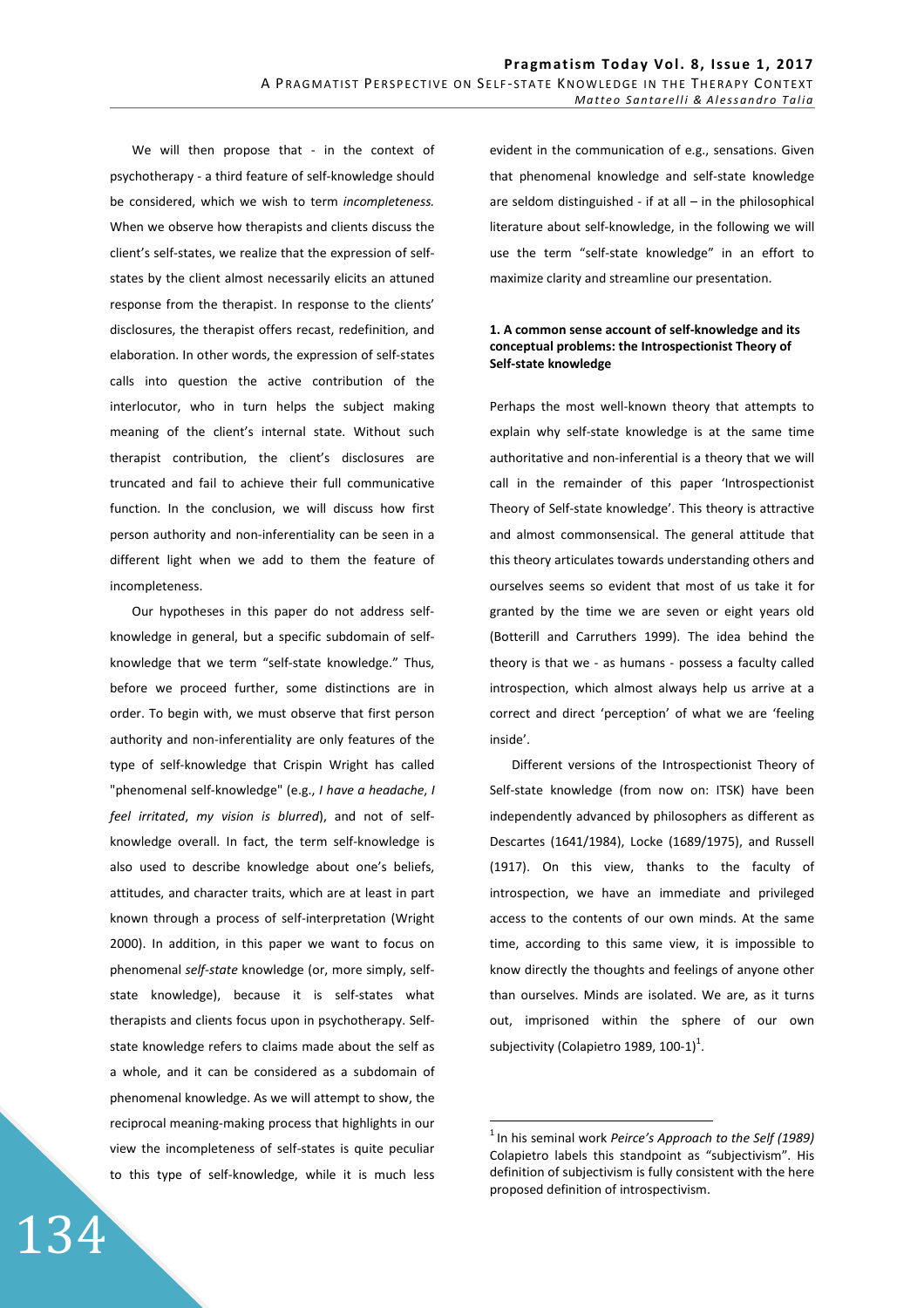The ITSK is a natural and appealing view, and it may appear to many as obviously correct. Yet, when examined, it runs into serious objections. Namely, as James (1884) maintained, self-knowledge requires more than just an individual "looking" at her own self-state; one has to properly conceptualize and label the selfstate that she is experiencing. The most difficult hurdle for the ITSK is to explain how this conceptualization occurs. In particular, the difficulty is to explain how awareness of a self-state can be direct and immediate, and at the same time solid from an epistemic point of view. We are left with the issue of determining how introspection ensures that the representation of the selfstate matches the self-state itself.

Further, the ITSK can hardly be transformed into a parsimonious scientific theory. In order the explain authority and groundlessness, this theory hypothesizes an invisible and indeed difficult to pin down faculty that warrants direct access to subjective intentional and emotional self-states; it also hypothesizes that such capacity to access intentional and emotional self-states develops equally in all humans, regardless of any difference that occurs during development (Shoemaker 1994).

It is therefore somewhat surprising that we find the ITSK at the roots of most current psychological theories of subjectivity. This is especially the case of theories that study the emergence of self-experiences in the context of early social development (a field of study commonly referred to as "infant research", Beebe and Lachmann 1998). Based on the micro-analytic observation of early mother-infant interaction, a striking majority of the authors in this field rightly emphasize intersubjectivity as primary in development (Beebe and Lachmann 2002). In order to explain the emergence of intersubjectivity, most infant researchers also assume that infants are provided with an originary drive to share their internal states with other human beings, chiefly with their caregivers (*primary intersubjectivity,* Akhtar and Tomasello 1998). Finally – and this is the crucial point - these authors agree that primary intersubjectivity must be based on an innate capacity to attribute mental states to oneself (see e.g., Trevarthen and Aitken 2001).

For instance, Meltzoff and his colleagues (Meltzoff & Gopnik 1993; Meltzoff & Moore 1977; Meltzoff & Moore 1998) propose a specific innate mechanism that underlies intersubjective attributions of intentional and feeling states during early imitative interaction. In their "active intermodal mapping model", the affective intentional behavioral acts of the other are mapped onto a supramodal body scheme, that allows the infant to recognize the other person as "just like me". Similarly, Stern (1985) claims that mental states are accessible to introspection basically from the start, and that selfknowledge arises independently from interaction with others. As a last example, Tronick, & Gianino (1987) maintain that, from the beginning, there must be a set of differentiated mental states that are immediately known by the infant and can therefore be expressed by the infant and regulated by the caregiver.

Even some of the fiercest critics of the primary intersubjectivity hypothesis, such as for example Peter Fonagy, Gyorgy Gergely, and Philippe Rochat, tend to endorse the view that an infant has an immediate knowledge of their own self-state, however implicit and embryonal. For example, Fonagy and Gergely disagree that "from the beginning of life the infant is aware of a relatively rich set of differentiated mental states of the self" (Fonagy, Gergely, Target 2007, 292). Yet these authors assume that, during parent-infant regulatory interactions, the infant is exposed to an explicit, analyzable form of what the infant feels 'privately' at an implicit level (Rochat, 1995, 2009). Thus, these authors theoretical position does not entail the thesis according to which the child initially lacks any awareness of her internal states. Rather, the infant may lack the capacity to label the self-states, not to be aware of them altogether. According to these authors, infants may have a certain awareness of the stimuli belonging to "the groups of internal state cues that are indicative of categorical emotions" (Gergely 2007, 111), even if only as a part of a Jamesian "blooming, buzzing confusion" of internal states (James 1890, 442**)**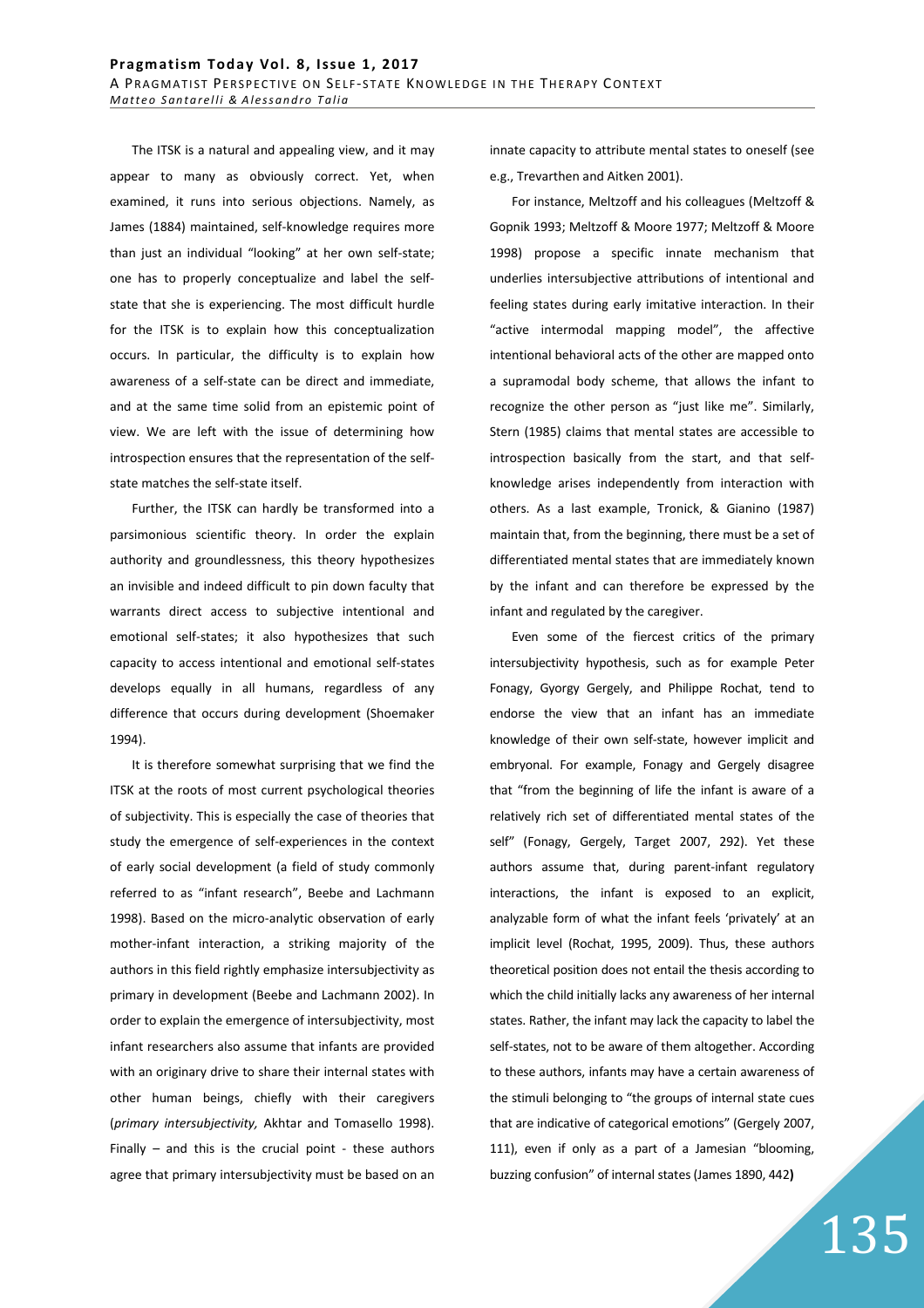As discussed above, claiming a central role for introspection in self-state knowledge seems to bring up thorny philosophical issues. These issues are not less pressing for psychology and other social sciences than they are for philosophy of mind. However, dismissing the introspective dimension altogether may incur in the danger of accounting for our subjective life only very incompletely. In the remainder of this paper, we will discuss how two classical pragmatist authors such as Charles Sanders Peirce and George Herbert Mead – by means of a certain kind of externalism - provide a viable way out from this dilemma.

#### **2a. Charles Sanders Peirce on self-state knowledge**

Peirce's rejection of introspectionism is central in the continuing development of his philosophy. Beginning with his early anti-Cartesian essays of the 1868-1869, Peirce always rejected the idea that individuals possess a special faculty through which they arrive at a privileged knowledge of their internal experience. Instead*,* Peirce proposes that we come to know our internal experience by means of a semiotic and social process. Like any other kind of thinking, self-knowledge is made up of signs. The ubiquity of signs entails that our knowledge of internal states is achieved through a semiotic process, whose outcomes are in principle fallible.

In *Questions Concerning Certain Faculties Claimed for Man* (1868)*,* Peirce distinguishes two ways in which we can arrive at a privileged knowledge of our self-states. In Peirce's view, we could hypothesize that we obtain privileged knowledge of our self-states by acquiring "inferential knowledge of the internal world not derived from external observation" (CP 5.244). Alternately, we may obtain privileged knowledge about our self-states by means of a form of non-inferential knowledge, or 'intuitive self-consciousness'<sup>2</sup>. Peirce believes that both options lead to conceptual problems.

136

 $\overline{a}$ 

Peirce denies that there may be non-inferential knowledge of any sort that is based on 'internal' facts. This knowledge is what Peirce views as proper 'introspection': "by introspection, I mean a direct perception of the internal world, but not necessarily a perception of it *as* internal" (CP 5.244). Peirce offers the example of emotions. Emotions arise apparently as something that 'refers' to the mind, and they seem to offer a comprehensive knowledge of mental processes that do not require any reference to the external world. One could think that, if an individual 'looks through' his or her anger, he or she must inquiry into a mental property, without any interest in what is going on in the external world and in the minds of the others.

However, such purely internal self-reference is only apparent. Any emotion relies on a predicate about an external object. When we are angry, for instance, we make (at least implicitly) a claim that the external world is not meeting our needs. Anger, or any other emotion, would not be possible without reference to external objects. Peirce writes: "any emotion is a predication concerning some object, and the chief difference between this and an objective intellectual judgment is that while the latter is relative to human nature or to mind in general, the former is relative to the particular circumstances and disposition of a particular man at a particular time" (CP 5.247).

Peirce also considers whether there may exist a faculty that is responsible for self-knowledge and is conceived as an 'intuitive consciousness of oneself.' Peirce defines intuition as "a cognition not determined by a previous cognition of the same object, and therefore so determined by something out of the consciousness", which is something analogous to a "premise not itself a conclusion" (CP 5.213). Intuitive immediate knowledge is then understood as the opposite of inferential and "discursive cognition", as already pointed out by the medieval philosopher Scotus, and in accordance with Kant's definition of the term. Knowing by intuition requires an immediate and direct relation between the subject and her object of

 $2$  In order to make our exposition as clear as possible, we reverse here the order in which Peirce discusses these two forms of self-state knowledge.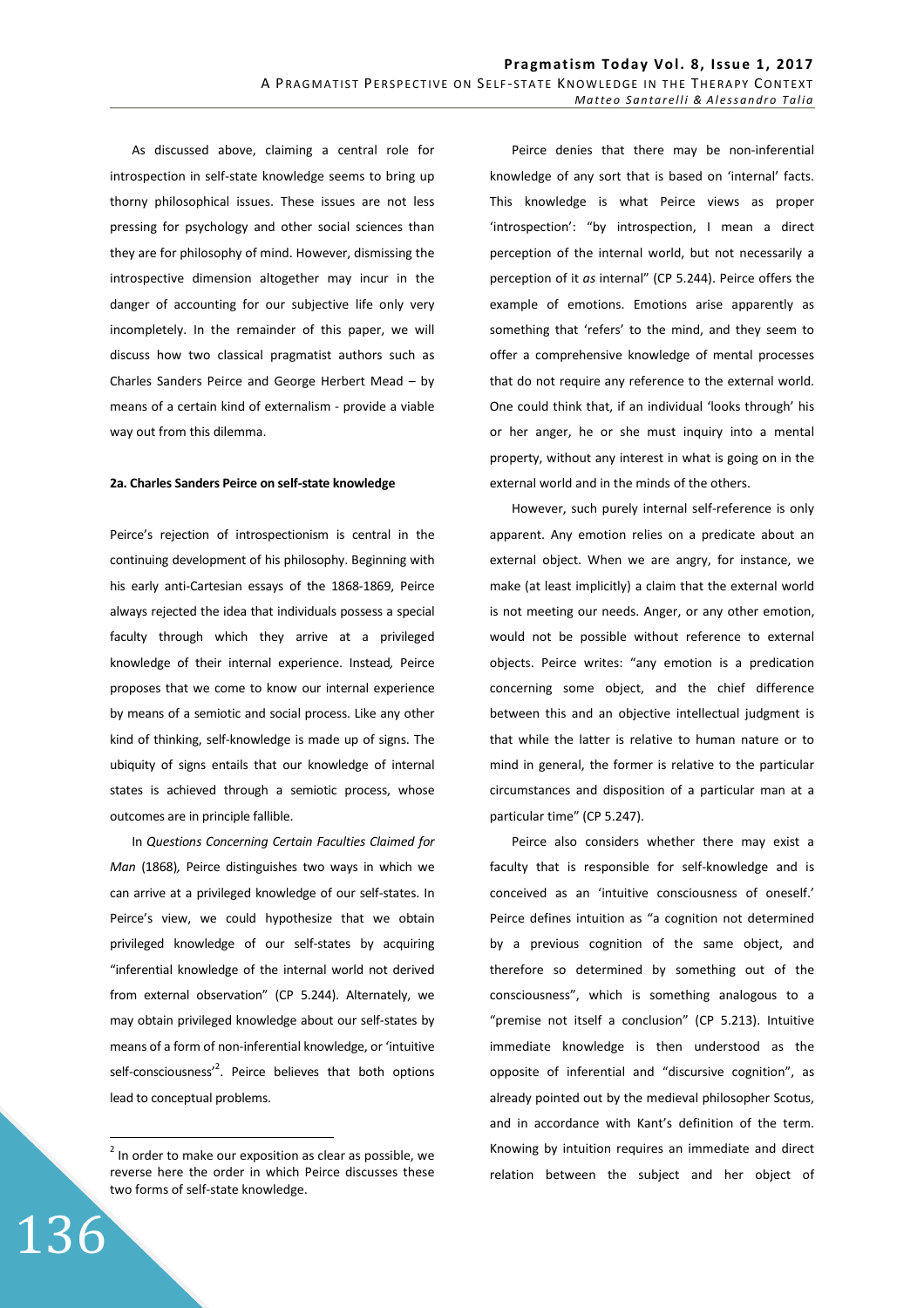knowledge, without the mediation of previous cognitions and signs. Intuitive self-consciousness is thus an immediate and non-discursive knowledge of our personal selves.

The conceptual possibility of intuitive selfconsciousness is first challenged by Peirce by referring to the observation of children. According to Peirce, "there is no known self-consciousness to be accounted for in extremely young children" (CP 5.227).<sup>3</sup> Consequently, self-consciousness must be the outcome of a developmental process. According to Peirce, a crucial role in this process is played by the "testimony" of the others. As soon as the child begins to produce vocal sounds, he or she starts learning how important are the opinions and the responses of the others (CP 5.233).

Later in his paper, Peirce advances an indirect, but possibly stronger, criticism against the possibility of intuitive self-consciousness. If we focus on external facts, Peirce argues, we notice that "the only cases of thought which we can find are thought in signs" (CP 5.251). In theory, things may be different as far as 'internal' facts are concerned; however, as we discussed above, in Peirce's view any knowledge of the internal world is mediated by knowledge of external facts. There is no thought and no knowledge without signs, and thus there can be no intuitive self-consciousness.

From the proposition that every thought is a sign, it follows that every thought must address itself to some other, must determine some other, since that is the essence of a sign. This, after all, is but another form of the familiar axiom, that in intuition, i.e.*,* in the immediate present, there is no thought, or, that all which is reflected upon has past. *Hinc loquor inde est.* That, since any thought, there must have been a thought, has its analogue in the fact that, since any past time, there must have been an infinite series of times. To say, therefore, that thought cannot happen in an instant, but requires a time, is but another way of saying that every thought

 $\overline{a}$ 

must be interpreted in another, or that all thought is in signs. (CP 5.253)

In his later works, Peirce strongly refuses again to view any sort of introspection or intuitive self-consciousness as a special type of knowledge. Since knowledge is always expressed in signs, self-state knowledge must be mediated at a social level. Nothing akin to pure interiority can exist - an individual cannot 'direct its gaze towards her internal states'. Interiority is always made up of signs, communication, and sociality. Communication is the process through which the allegedly private self-states become the object of common attention and consideration. According to Peirce, the self is not a thing, or a property of an individual entity. Rather, the self is a sign, constantly reshaped by ongoing semiotic processes (Colapietro1989, 104). To "share our internal feelings" is thus not simply a metaphor. When one shares his disappointment with a sympathetic friend, the allegedly pure and isolated individualities merge together into a common field:

But are we shut up in a box of flesh and blood? When I communicate my thought and my sentiments to a friend with whom I am in full sympathy, so that my feelings pass into him and I am conscious of what he feels, do not I live in his brain as well as in my own – most literally? True, my animal life is not there; but my soul, my feeling, thought, attention are. If this be not so, a man is not a word, it is true, but is something much poorer. There is a miserable material(istic) and barbarian notion according to which a man cannot be in two places at once; as though he were a *thing!* (CP 7.591).

It is important to highlight that such emphasis on the social dimensions of self-states does not lead Peirce to downplay the significance of internal experience altogether, or to endorse a sort of behaviorism *ante litteram*. Despite what Peirce's writings may sometimes seem to convey<sup>4</sup>, some of the most prominent scholars

 $\overline{a}$ 

<sup>3</sup> Peirce does not ground this statements on actual empirical data, unavailable at his time. He briefly refers to Kant's remark about the late use of the word "I" by children as something suggesting the existence of "an imperfect self-consciousness in them" (CP 5.227).

<sup>&</sup>lt;sup>4</sup> See for example when Peirce writes: "I have long ago come to be guided by this maxim: that as long as it is practically certain that we cannot directly, nor with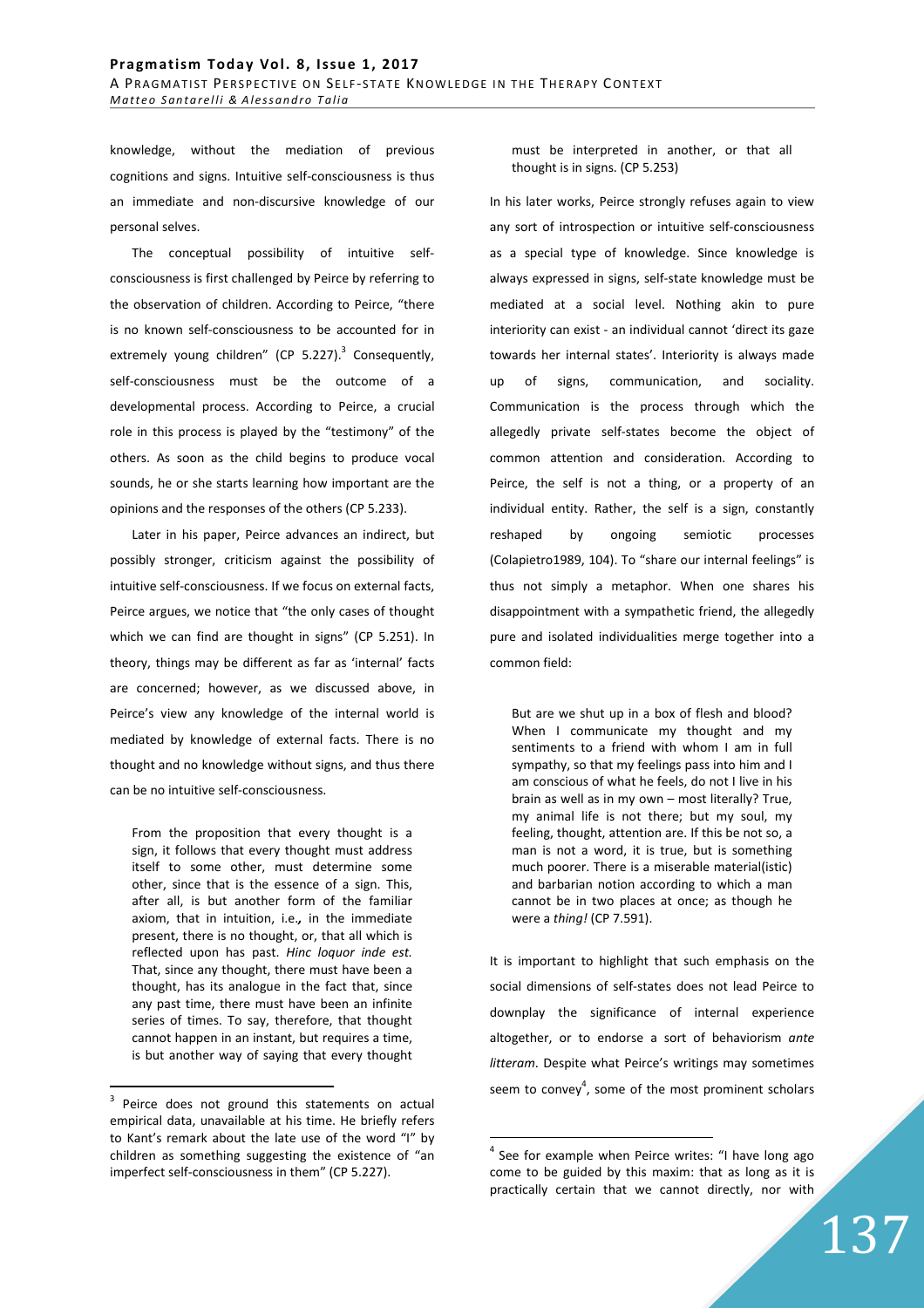of Peirce's anti-psychologism (Calcaterra 2006, Colapietro 2003) have shown that Peirce never dismisses internal experience as an epiphenomenon of external processes. Rather, he acknowledges that the inner aspect of sensations and emotions refers to the "constitution of the mind" (CP 5.291). At the same time, every time that I say: "I am sad", or "I am angry", the expressions of my self-states become "interconnected with the social cognitive and value-related criteria shaping the "external" frame of individual life" (Calcaterra 2006, 38).

Every thought is a sign, and nothing can be known by means of intuition. We should not view our 'cognitive' relation to ourselves as immediate or transparent. Our self-knowledge is always mediated by signs, and thus inherently subject to error and ignorance. Selfknowledge is no exception to Peirce's fallibilism. It is only because we incur in countless misunderstandings in our daily interaction with others and with the external world that we come to single out self-consciousness. The experience of error pushes us to infer the existence of the self as the subject of such error and ignorance.

#### **2b. Mead and self-state knowledge**

George Herbert Mead's approach to self-knowledge is fully consistent with Peirce's rejection of introspectionism. Like Peirce, Mead refuses to admit introspective knowledge as a privileged method to attain self-of knowledge. Rather, he maintains that selfknowledge is achieved through a social and communicative process. Self-states are expressed and

much accuracy even indirectly, observe what passes in the consciousness of any other person, while it is far from certain that we can do so (and accurately record what [we] can even links at best but very glibberly) even in the case of what should through our own mind, it is much safer to define all mental characters as far as possible in terms of their outward manifestations" (EP2, 465). Some further quotes, collected by de Waal (2013), seem to support an eliminativist interpretation of Peirce's approach to the self. However, equally convincing arguments and evidences whixh point to the opposite direction can be found in Colapietro (1989).

138

<u>.</u>

acknowledged through an inner conversation, grounded on the internalization of the communicative interactions with the others.

Mead's theory of self-state knowledge must be understood into the general framework of his methodological externalism. Mead turns introspectionism upside-down. The object of study of psychology is not subjective experience in its alleged immediacy. Rather, Mead proposes to inquire into the social conditions that make the existence of subjective experience possible:

The point of approach which I wish to suggest is that of dealing with experience from the standpoint of society, at least from the standpoint of communication as essential to the social order. Social psychology, on this view, presupposes an approach to experience from the standpoint of the individual, but undertakes to determine in particular that which belongs to this experience because the individual himself belongs to a social structure, a social order (Mead 1934, 1)

According to Mead, the focus of psychology is conduct, rather than introspection. Apparently, such premises seem to lead Mead to endorse a behaviorist standpoint, according to which there exists nothing but external behavior, and there are no *strictu sensu* subjective experiences. However, such view of Mead's approach to psychology as akin to behaviorism has been strongly criticized during the last decades, chiefly by Hans Joas in his fundamental 1985 monography. Despite Mead himself sometimes employs the phrasing label " behaviorism" when referring to his own theory, the differences between his approach and Watson's behaviorism are tremendous.<sup>5</sup> These differences do not lean only on the "social" character of Mead's alleged behaviorism. Rather, they are grounded on Mead's staunch refusal of eliminativism. Mead does not deny that talking about subjective experience is meaningful. He does believe, however, that subjective experience is a

 $\overline{a}$ 

 $<sup>5</sup>$  On Mead's behaviorism, see Joas (1985), Cook (1993),</sup> Baldwin (1981).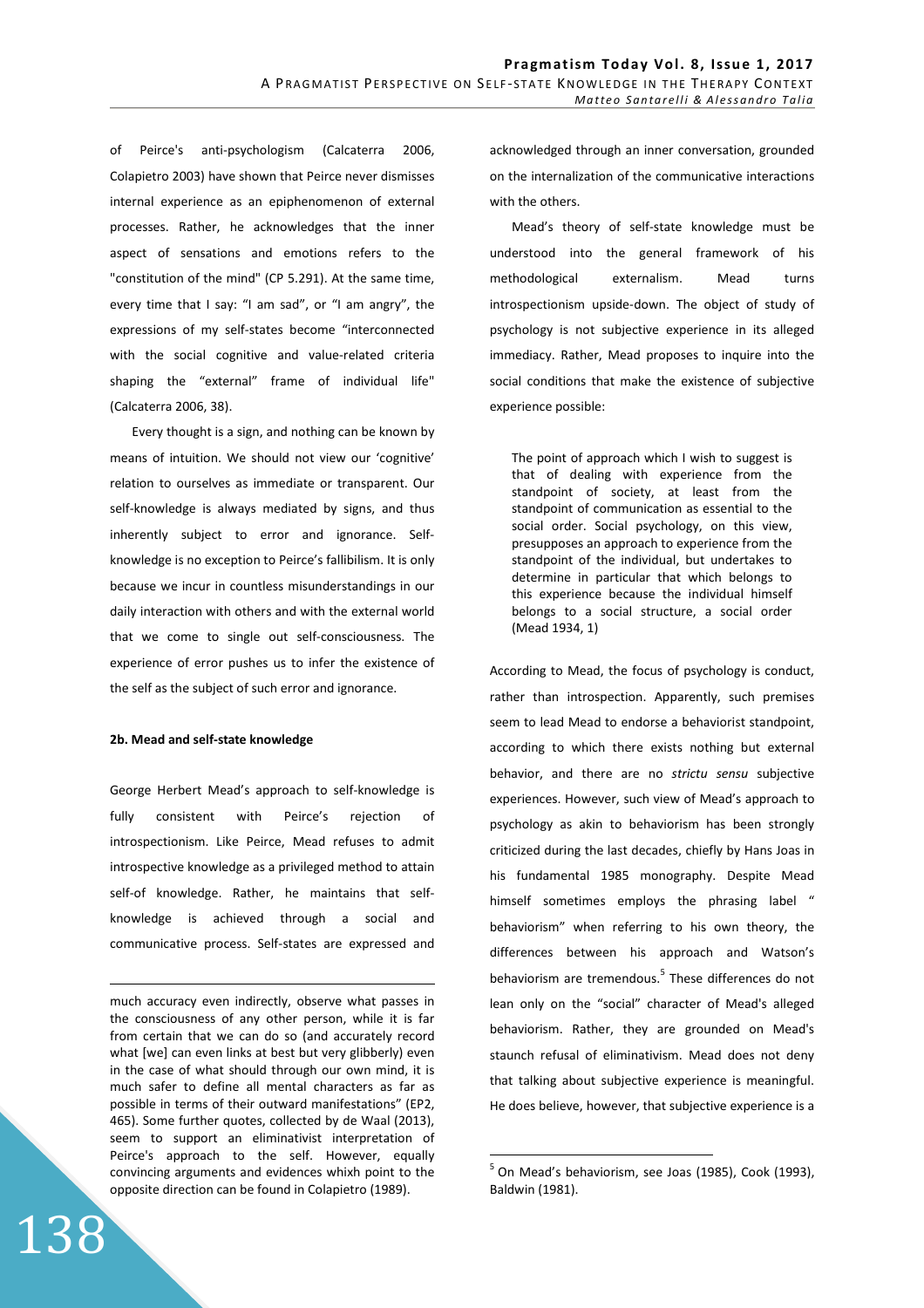*phase* of a wider process. He thinks that there is a subjective side of experience that is provided with his specific qualities, one of which is accessibility:

There are certain very genuine experiences which belong to physical objects and yet which are accessible only to the individual himself, notably, a toothache. There is an aching tooth, no question about it; and yet, thought others can see the tooth and the dentist can tap it, it aches only in whose head it is located, and much as he would like to he cannot transfer that ache to somebody else. (Mead 1936, 399).

Subjective experiences involve a sort of privileged access of the individual to her subjective experiences. Such a privilege does not entail neither a flawless epistemological relation between the subject and her experiences, nor an ontological distinction between world and consciousness. My experience of pain is the subjective side of an experience which is involving something which exists in a public way  $-$  e.g. my tooth. For instance, "feeling home" involves the subjective feeling of living in a material house made up of bricks. A landscape involves some sensations, to which I may have a sort of privileged access. But these feelings can be shared, as long as my communicative skills allow for such expression. To sum up, Mead believes that the subjective side of experience is a phase of a broader social act, involving a concrete relation with ourselves, with the world, and with the external environment. Rather than refusing to warrant epistemological legitimacy to subjective experience, Mead's pragmatic intersubjectivity (Joas 1985) focuses on the social and communicative conditions of the emergence of such an experience.

While Mead conceives subjective experience as the subjective side of a wider social act, he does not believe that such experiences represent a sufficient condition for the development of the self - Mead believes that subjective experiences should not be seen as identical to self-states.<sup>6</sup> In *Mind, Self, and Society* (1934) he articulates this point by

 $\overline{a}$ 

distinguishing between subjective experiences and reflexive experiences. Subjective experiences such as bodily feelings are the object of privileged access by the individual, which so to speak delimits the field of subjective experience. Subjective experiences do not coincide, however, with reflexive experiences:

Our bodies are parts of our environment; and it is possible for the individual to experience and be conscious of his body, and of bodily sensations, without being conscious or aware of himself— without, in other words, taking the attitude of the other toward himself. (...) Until the rise of his self-consciousness in the process of social experience, the individual experiences his body—its feelings and sensations—merely as an immediate part of his environment, not as his own, not in terms of self-consciousness. The self and self-consciousness have first to arise, and then these experiences can be identified peculiarly with the self, or appropriated by the self; to enter, so to speak, into this heritage of experience, the self has first to develop within the *social process in which this heritage is involved.*(Mead 1934, 171)

The perception of subjective experiences as selfexperiences is not automatic. Self-experiences presuppose the capacity of the self of perceiving itself as an object, and therefore of engaging a reflective relationship with itself: "Neither a colic nor a stubbed toe can give birth to reflection, nor do pleasures or pains, emotions or moods, constitute inner psychical contents, inevitably referred to a self, thus forming an inner world within which autochthonous thought can spring up" (Mead 1934, 357). Subjective experience becomes reflexive only if there is a self. But what condition should we presuppose in order to account for the existence of the self?

According to Mead, the condition of existence of subjective self-conscious experiences must be traced back to a specific trait of human conduct. Humans are able to prompt in themselves the same response that they prompt in other individuals. By means of this process, which Mead calls "taking the attitude of the other", individuals anticipate in their own experience the possible responses of the other. Taking the attitude of

 $6$  For a detailed discussion of this distinction see Baggio (2015).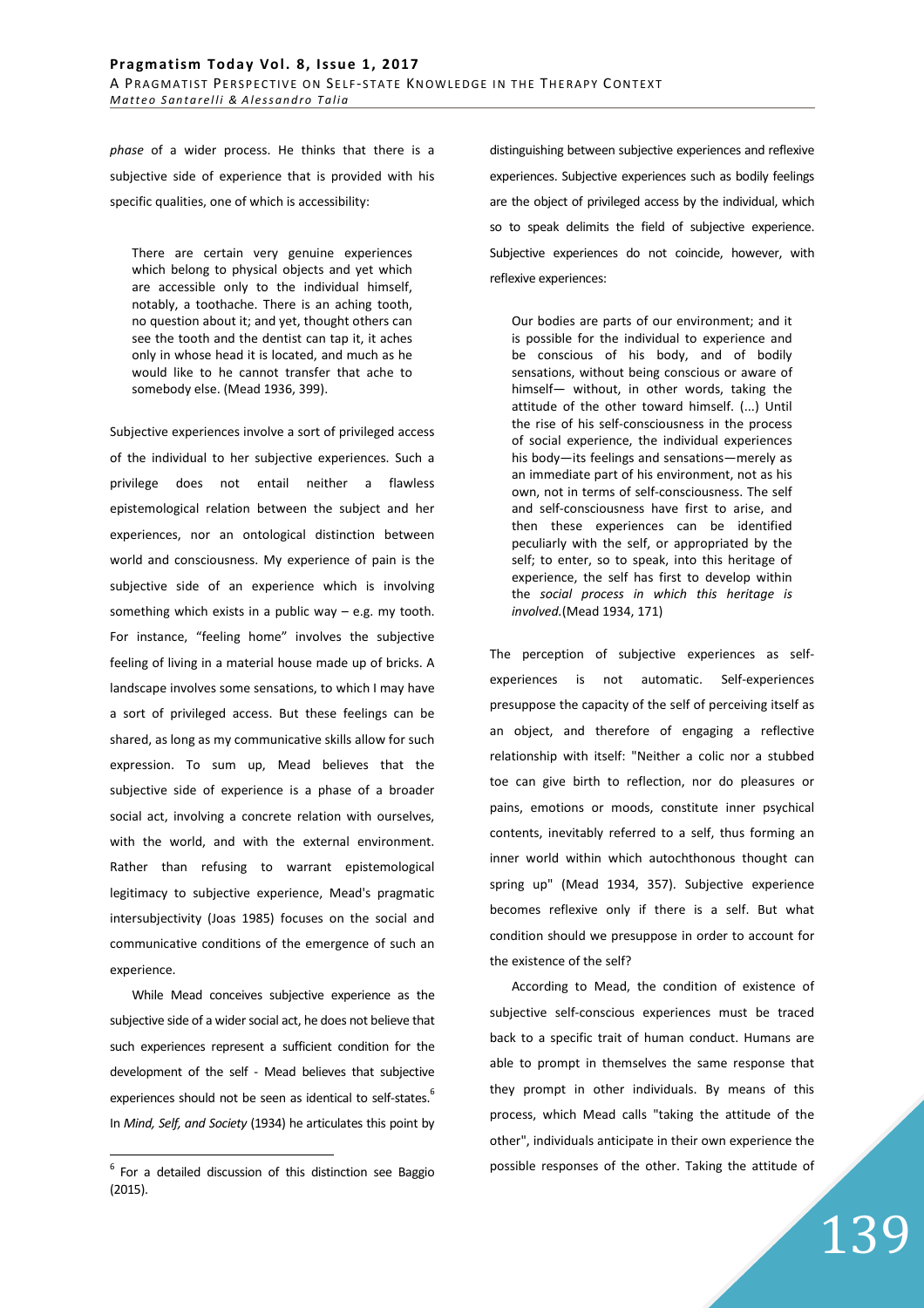the other means internalizing the responses of the others to own our gesture. Thanks to this internalization, the individual can talk to herself in the same way as she talks to the other. Such an internal conversation constitutes what Mead calls the self, that is, selfconsciousness. I am a self, as long as I can reflect upon myself through an inner conversation. Such an inner conversation is neither an innate pre-wired capacity, nor a transparent intuition of myself. Rather, it is the outcome of the active internalization of the conversations of gestures that I had with the others. Differently from other kinds of subjective experiences, self-conscious subjective experiences presuppose the existence of a very specific kind of social process:

the existence of private or "subjective" contents of experience does not alter the fact that selfconsciousness involves the individual's becoming an object to himself by taking the attitudes of other individuals toward himself within an organized setting of social relationships, and that unless the individual had thus become an object to himself he would not be self-conscious or have a self at all. Apart from his social interactions with other individuals, he would not relate the private or "subjective" contents of his experience to himself, and he could not become aware of himself as such, that is, as an individual, a person, merely by means or in terms of these contents of his experience; for in order to become aware of himself as such he must, to repeat, become an object to himself, or enter his own experience as an object, and only by social means—only by taking the attitudes of others toward himself—is he able to become an object to himself. (Mead 1934, 226)<sup> $\prime$ </sup>

The social condition of the development of the kind of specific self-experiences should then be identified with social communication. Our specific and peculiar experience of ourselves is continuously shaped by our communicative intersubjective interactions with others.

140

Therefore, the natural social conditions should not be understood in a static way. Mead does not see the self as the warehouse of past internalized communicative interactions. He rather believes that, to a certain extent, such transformative process is ongoing and never complete once and for all: "The important character of social organization of conduct or behavior through instincts is not that one form in a social group does what others do, but that the conduct of one form is a stimulus to another to a certain act, and that this act again becomes a stimulus at first to a certain reaction, and so on in ceaseless interaction" (Mead 1909, 101).

Mead clearly acknowledges both the communicative conditions and the communicative nature of subjective experience. It is not just that social communication allows for the emergence of the peculiar subjective experiences that take place within the self. Rather, internal reflexive experiences are inherently communicative as they are "made of" inner speech. Reflexive experiences are thus social experiences, and yet they may become "at any moment personal" (Mead 1913, 146).

To sum up, Peirce's and Mead's criticism of introspectionism is grounded on the key role of communication. By postulating the primacy of communicative and semiotic processes, they both overcome the paradoxes involved in an approach to selfknowledge based on introspection as a special faculty. The legitimacy and peculiarity of subjective experience does not entail a solipsistic closure of the individual. The capacity of sharing self-states is fully accountable, as long as communicative processes are conceived as permeating our relation with ourselves.

 $\frac{1}{7}$  According to Madzia (2015) Mead's argument presupposes the existence of an originary form of selfawareness. This criticism is consistently based on the ambiguity of Mead's concept of "self-stimulation". The discussion of this important interpretative issue falls beyond the scope of this paper. For a wider criticism of the semiotic approaches to the self, see also Madzia (2015a).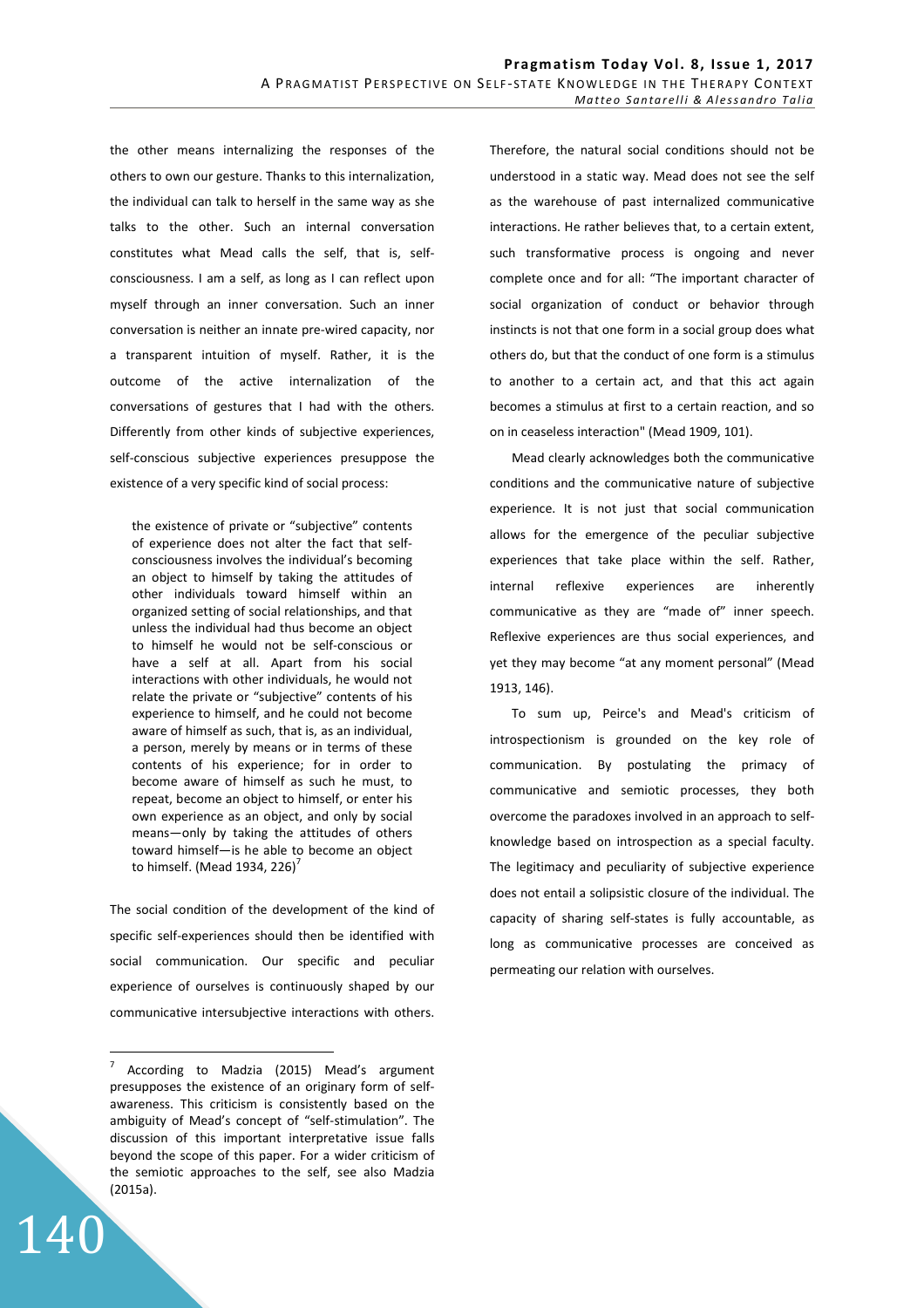#### **3. Peirce's and Mead's anti-introspectionism at the test of observation: the case of self-state communication in psychotherapy**

Many philosophical analyses of self-state knowledge, from Descartes to Searle (1983) have been intensively focused on the analysis of single utterances and how they enable self-expression. In the following paragraphs, we will attempt to gain a different vantage point by reinstating the expression of self-states in their natural context: the dialogue. In particular, we propose to analyze self-expression in the context of psychotherapy, a revealing communicative context in relation to our object of study. Self-states are expressed and attuned to in many everyday situations; yet in psychotherapy, regardless of the therapeutic modality, clients and therapists focus upon them more intensely and deliberately. We thus believe that a close examination of conversation in psychotherapy can illuminate aspects of ordinary language that may otherwise rest hidden or only incompletely understood. As we hope to convince the reader, our analysis of self-state communication in the context of psychotherapy will show that the ITSK is to be regarded as unsatisfactory, and that we should endorse the pragmatist views that self-knowledge is to be understood in the communicative and pragmatic dimension of interaction.

The following excerpt is taken from a session with a client named Laura, 28 years old, in treatment for longstanding anxiety and to address ongoing relational problems. The excerpt comes from the beginning of the eight session of treatment, and it starts in a fairly typical way:

(1) **Therapist**: Hello. How are you doing today? (2) **Laura**: I'm…I don't know whether to laugh or cry. I'm…I had a crazy fight with my brother yesterday. *I'm actually quite upset*.

The ITSK seems to account fairly well for the previous excerpt. Laura is asked about her present self-state ("how are you today?"); she is the 'subject of the experience', and therefore she is the 'most informed person to ask'. In keeping with the ITSK, Laura provides with her statement an *authoritative* and *non-inferential* account of her present self-state. In fact, consider the following utterances as possible replies to Laura's selfstate expression:

(a) It's not true that you are upset. (b) How can you tell that you are upset?

These sentences would constitute severe violations of conversational expectations. By saying (a), the therapist violates the assumption of authority, while by saying (b) the therapist violates the assumption of noninferentiality.

Well and good. There are, however, other statements that in this context would violate fundamental linguistic expectations without violating the assumptions of authority and non-inferentiality. Consider if, for example, the therapist offered one of the following utterances in response to Laura saying "I'm quite upset":

(c) OK, but I don't care. (d) Yes you are upset. (e) Oh dear, what happened? (f) I can hear it from the sound of your voice. Perhaps you are frustrated too?

The reader will easily admit, it seems to us, that (c) and (d) constitute violations of some fundamental conversational rule, while we will regard (e) and (f) as both correct. Why? Neither (c) nor (d) challenges the truth of the client's claim, nor the grounds on which the client's discloses that she feels upset. Something else is missing. It seems to us that, contrarily from (e) and (f), (c) and (d) do not make any attempt to advance the process by which the client's self-state is known. The statement (c) betrays a disinterest in the meaningmaking process; the statement (d) simply fails to add any content to the client's self-expression.

We are thus encouraged to postulate a third characteristic of self-state knowledge, in addition to authority and non-inferentiality: *incompleteness*. As in the example above, the expression of self-states calls for the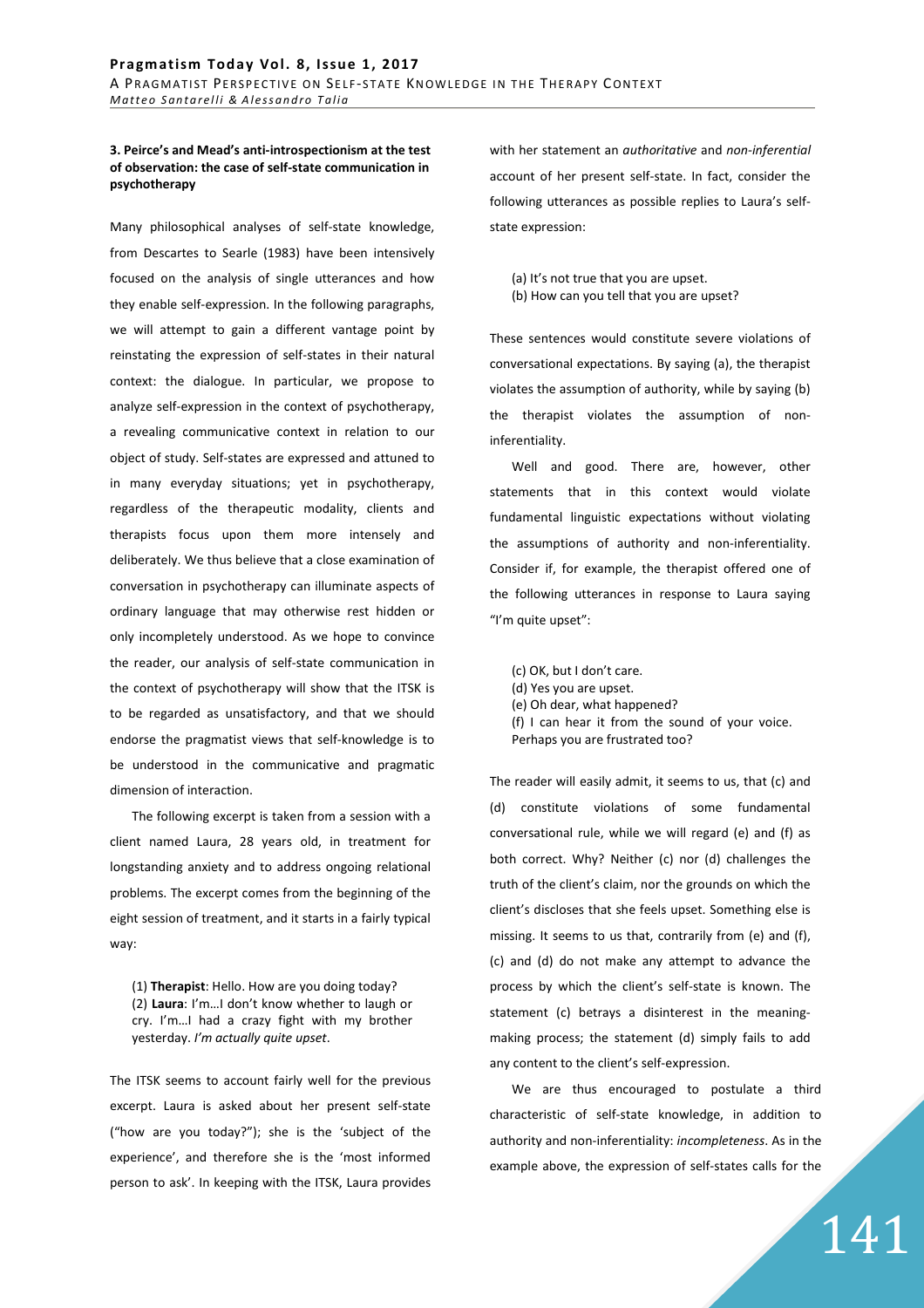active contribution of the other speaker. Self-state expression should thus be regarded, in and of itself, as inevitably partial. From the analysis of psychotherapy transcripts (Talia, Miller-Bottome, & Daniel 2015) it appears that there are two ways in which an interlocutor can add content to the expressions of a subject's selfstate. First, an interlocutor can make a guess about the client's present self-state, either in the form of a conjecture, or in the form of a closed question. For example – as in  $(f)$  - the therapist hypothesizes Laura's self-state (i.e. frustration) *before* she even does so. Alternately, the therapist may empathically validate the expression of the client's self-state. Empathic validation consists in the expression of agreement with the subject's definition of her present self-state by validating the reasons why such self-state is experienced at this time. For example, the therapist may affirm the client's emotional reaction by agreeing on the client's assessment of the situation that caused it; or the therapist may support the client's agency by saying that having to take another course of action 'would not be fair'.

In this sense, the contribution of the other is not merely a contingent response that occurs after the expression of self-states. It is, in psychotherapy, the necessary condition for the communication of selfstates to be meaningful in first place. The client and the therapist contribute to determining the client's present self-states, until some kind of reciprocal agreement is achieved, at least temporarily. Completeness is always relative to a given communication process involving some speakers in relation to a specific object – i.e. the self-states of one of them. This contingently completed process is a potential source of new semiotic outcomes within a wider and, as Peirce claims, infinite semiosis.<sup>8</sup>

142

 $\overline{a}$ 

#### **Conclusion**

The working hypothesis sketched here agrees with the pragmatist twofold stance about self-state knowledge: asserting the primacy of communicative social processes, while conceiving self-states as more than just epiphenomena. We tried to develop such stance by focusing on the actual communication of self-states, and we outlined three characters of such communication: authority, non-inferentiality, and incompleteness. The subtle dialectic between the legitimacy of subjective reflexive experience and the crucial role played by social communication is a fruitful heritage of pragmatist thought, and especially of Peirce's and Mead's theories. As both Peirce and Mead foresaw, social communicative processes are not simply external conditions of selfreflexive experience. Rather, they play a constitutive role in shaping the content and the nature of self-states in themselves.

This dialectic is at work in the three features of selfstate communication that we have presented in this paper. Authority and non-inferentiality rest on the privileged epistemological relation of individuals with their internal world. Such epistemological privilege, however, should not be read within an introspectionist framework. In fact, authority and non-inferentiality coexist in our view with a third character, which we proposed to term "incompleteness". Incompleteness refers to the observation that the client and the therapist are both actively cooperating in a communicative process which aims to specify and determine the nature of the client's self-states. This process is reciprocal: on one side the client expresses her self-states without the need for grounding them on justification; on the other side the therapist contributes to making meaning of the client's self-state by agreeing, proposing additional or even alternative perspectives ("Are you sad? You actually look nervous...", etc.). The therapist does not merely recognize, imitate, and mirror the self-expressions of the client. Both client and therapist actively cooperate in determining the content of the client's self-states.

<sup>&</sup>lt;sup>8</sup> For an original Peircean understanding of the distinction between complete and incomplete, see Maddalena (2015). Following Maddalena's definition of complete and incomplete gestures, one could say that the constitutive incompleteness of the individual expression of self-states opens the path to a "complete" cooperative sharing of our self-states with the others. This only apparently paradoxical point has been fully developed in Santarelli (2017).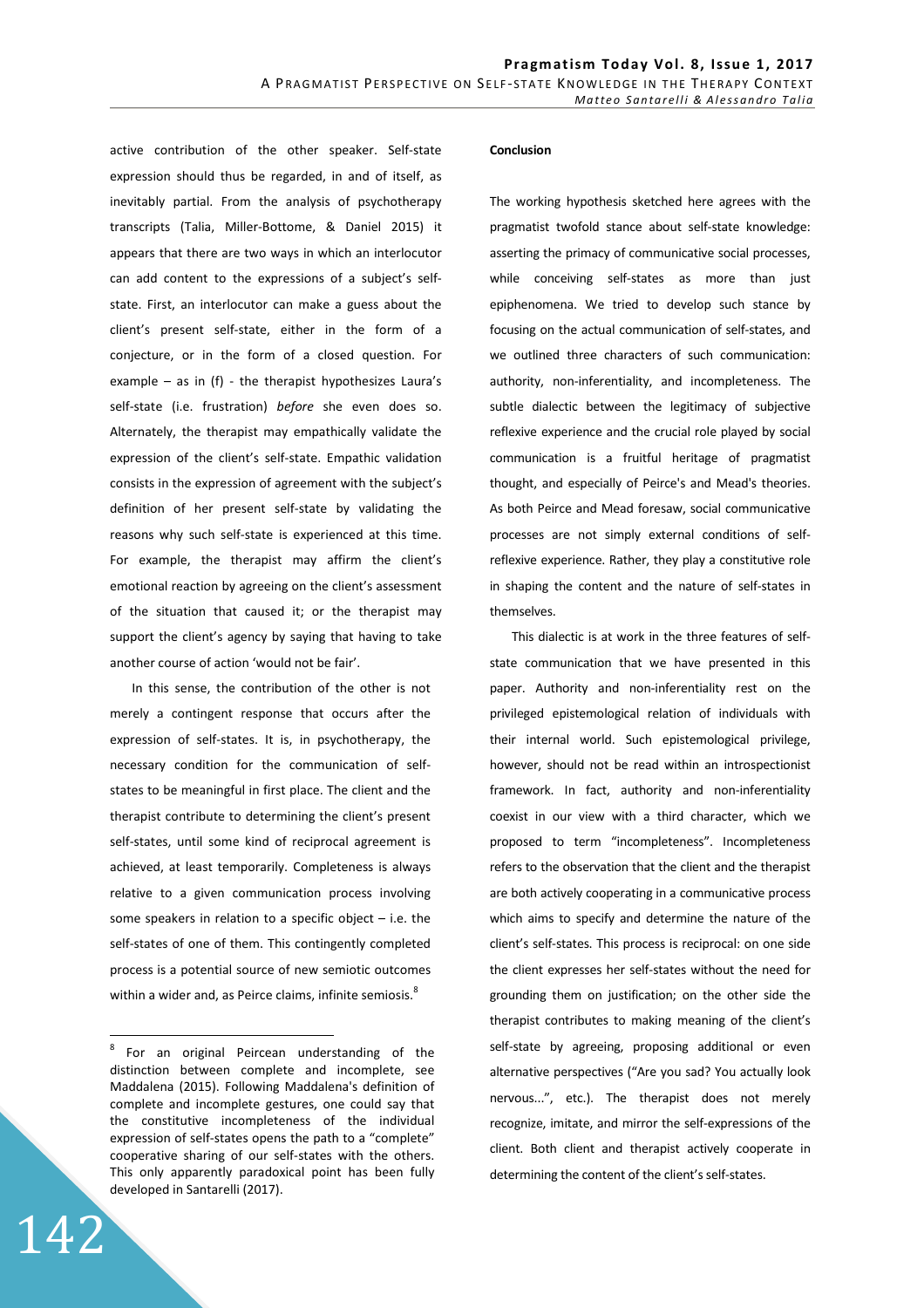It is interesting to notice that, as we realize that selfstate expression is inherently incomplete, we are increasingly led to interrogate the degree in which selfstate expression can be authoritative or 'groundless' in first place. If self-state expression has always to be completed by a listener, at least in the context of psychotherapy, it is easy to see that we should rethink the concept of first-person authority in a more fallibilist direction. There is a sense in which only a subject of an experience may have the "first" and the "last" word on his experience. Yet, the capacity of the subject to speak about his experience in first place is enabled by a collaborative and interested interlocutor.

At present, it is not clear whether our considerations on self-state communication can be generalized outside psychotherapy. We routinely express our self-states with our significant others; and we attune to their self-states too. Yet, it may be that the character of incompleteness that we have pointed out in self-state communication is specific to psychotherapy. Psychotherapy creates a very special relationship between patient and therapist, one in which many conversational norms are temporarily suspended or subverted. It could also be argued that clients go to therapy precisely because they have trouble in expressing and symbolizing their internal states, and thus their avowals and expressions are "more" incomplete.

A viable reply to this criticism is based on an observation that will be familiar to most clinicians. The patient's openness towards the therapist's attunement that typifies self-state communication in therapy is more evident in well-functioning patients than in the more impaired ones. It is the patient with a higher level of functioning the one who invites feedback, or who expresses her experience in a way that feedback and mirroring are possible in first place. Such character of incompleteness is, on the contrary, virtually absent in the communication of patients with severe personality disorders or psychosis. These patients are often impermeable to the attempts of the clinician to redefine

their experience, and they stick to rigid and almost petrified views of who they are (see e.g., Fonagy, Gergely, Jurist, Target, 2002). These considerations seem to suggest that incompleteness is a feature of functional rather than dysfunctional communication; or at least, if incompleteness turned out to be a special feature of self-state communication in therapy, that would not likely be a consequence of the level of patient's impairment. Further work is needed to ground our observations into a broader context and to establish how general or logically primitive incompleteness is in self-state communication.<sup>9</sup>

#### **References**

 $\overline{a}$ 

- Akhtar, Nameera and Tomasello, Michael. 1998. "Intersubjectivity in early learning and use." In *Intersubjective Communication and Emotion in Early Ontogeny,* edited by Stein Braten. Cambridge: Cambridge University Press.
- Baggio, Guido. 2015. *La mente bio-sociale. Filosofia e psicologia in G.H. Mead.* Pisa: Ets.
- Baldwin, John D. 1981. *"*George Herbert Mead and Modern Behaviourism"*, The Pacific Sociological Review*, 24-4
- Beebe, Beatrice, & Lachmann, Frank. 1998. "Coconstructing inner and relational processes: Self and mutual regulation in infant research and adult treatment." *Psychoanalytic Psychology*, 15, 1-37.
- Beebe, Beatrice, and Lachmann, Frank M. 2002. *Infant Research and Adult Treatment: Co-constructing Interactions.* Hillsdale, NJ: Analytic Press.
- Botterill George, and Carruthers, Peter. 1999. *The Philosophy of Psychology.* Cambridge: Cambridge University Press.
- Calcaterra, Rosa Maria. 2006. "Psychology and Anti-Psychologism in Peirce". In *Semiotics and Philosophy in C.S. Peirce*, edited by Rossella Fabbrichesi and Susanna Marietti. Newcastle: Cambridge Scholar Press.
- Colapietro, Vincent. 2003. "The Space of Signs: C.S. Peirce's Critique of Psychologism". In *Philosophy, Psychology & Psychologism*, edited by Dale Jaquette. Dordrecht-Boston-London: Kluwer Academic Publishers.
- Colapietro, Vincent. 1989. *Peirce's Approach to the Self. A Semiotic Perspective on Human Subjectivity*. Albany: State of New York University Press.

<sup>9</sup> The paper is the outcome of a cooperative work between the two authors. Section I and III could be more strictly attributed to AT; part II to MS.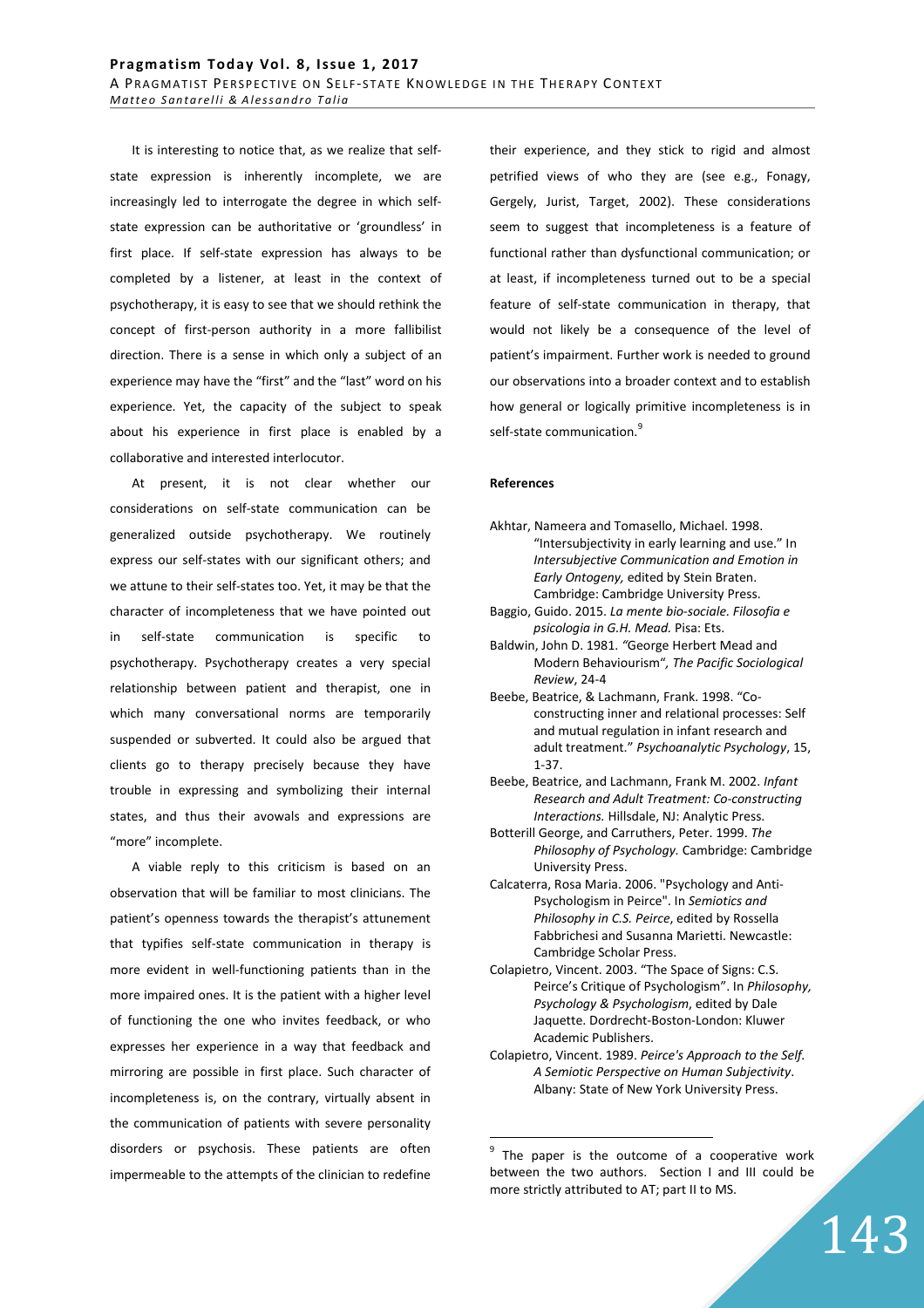#### Pragmatism Today Vol. 8, Issue 1, 2017

A PRAGMATIST PERSPECTIVE ON SELF-STATE KNOWLEDGE IN THE THERAPY CONTEXT *M a t t e o S a n t a r e l l i & A l e s s a n d r o T a l i a*

Cook, Gary. 1993. *George Herbert Mead: The Making of a Social Pragmatist*. Champaign: University of Illinois Press.

De Waal, Cornelius. 2013. *Peirce. A Guide for the Perplexed.* London-New Dehli-New York-Sidney: Bloomsbury.

Descartes, René. 1641/1984. *Meditations on First Philosophy.* In T*he Philosophical Writings of Descartes Volume II.* Cambridge: Cambridge University Press.

Fonagy, Peter, Gergely, Gyorgy. and Target, Mary. 2007. "The parent–infant dyad and the construction of the subjective self". *International Journal of Child Psychology and Psychiatry* 48:3/4, 288–328.

Fonagy, Peter, Gergely Gyorgy., Jurist, Elliot L. Target Mary 2002. *Affect regulation, mentalization and the development of the self*. Karnac books.

Gergely, Gyorgy. 2007. "The social construction of the subjective self". In *Developmental science and psychoanalysis: Integration and innovation.*  Edited by Mayes, L, Fonagy, P., & Target, M. London, UK: Karnac Books.

Gergely, Gyorgy., & Watson , John, S. 1999. "Early socialemotional development: Contingency perception and the social biofeedback model". In: *Early social cognition: Understanding others in the first months of life,* edited by P. Rochat, ( 101–137). Hillsdale, NJ: Erlbaum.

Gertler, Brie. 2015. "Self-Knowledge". In *The Stanford Encyclopedia of Philosophy* , edited by E. N. Zalta (ed.), Retrieved from https://plato.stanford.edu/archives/sum2015/en tries/self-knowledge/

Gianino, Andy F., and Tronick, Edward .Z. 1988. "The mutual regulation model: The infant's self and interactive regulation and coping and defensive capacities". In *Stress and coping across development,* edited by T.M. Field, P.M. McCabe, & N. Schneiderma ( 47–68). Hillsdale, NJ: Erlbaum.

James, William. 1884. "On Some Omissions of Introspective Psychology", *Mind,* 33, ( 1–11).

James, William. 1890/1981. *The Principles of Psychology*, Cambridge, MA: Harvard University Press.

Joas, Hans. 1985. *G. H. Mead: A Contemporary Reexamination of His Thought*. Cambridge: Polity **Press** 

Lewis, David L. 1991. "A Social Behaviourist Interpretation of the Meadian "I". In *Philosophy, Social Theory, and the Thought of George Herbert Mead*, edited by Mitchell Aboulafia. Albany: State University Press of New York.

Locke, John. 1689/1975. *An Essay Concerning Human Understanding.* Oxford: Oxford University Press.

Maddalena, Giovanni. 2015. *The Philosophy of Gesture.*  Montreal & Kingston, London, Chicago: Mc-Gill's Queen University Press.

Madzia, Roman. 2015. "Self-construction and Selfawareness: Which One Comes First?*". Pragmatism Today,* 6/1 (2015), 76-87.

Madzia, Roman. 2015a. "Peirce and the Cartesian Guilty Conscience: Embodied Mind and Its Lessons for the Semiotic Concept of the Self". In *Charles Sanders Peirce. Zodkazu filozofa*, edited by Derajova, M., Mihina, F. (2015a), 67-87.

Mead, George Herbert. 1909. "Social Psychology as Counterpart to Physiological Psychology", *Psychological Bulletin* 6 (1909), 401- 408. Also published in *Selected Writings,* edited by Andrew Reck, 94-105. Chicago: The University of Chicago Press, 1964.

.Mead, George Herbert. 1913. "The Social Self"*, Journal of Philosophy, Psychology and Scientific Methods 10*, (1913): 374- 380. Also published in *Selected Writings,* edited by Andrew Reck, 142-149. Chicago: The University of Chicago Press, 1964.

Mead, George Herbert. 1934. *Mind, Self, and Society: From the Standpoint of a Social Behaviourist*, edited by Charles W. Morris. University of Chicago Press: Chicago.

Mead, George Herbert. 1936. *Movements of Thought in the Nineteenth Century,* edited by Merrit H. Moore. University of Chicago Press: Chicago.

Meltzoff, Andrew N., and Gopnik, Alison. 1993. "The role of imitation in understanding persons and developing a theory of mind". In *Understanding other minds: Perspectives from autism,* edited by S. Baron-Cohen, H. Tager-Flusberg, & D. Cohen ( 335–366). New York: Oxford University Press.

Meltzoff, Andrew N., and Moore, M. Keith. 1977. "Imitation of facial and manual gestures by human neonates". *Science*, 198, 75–78.

Meltzoff, Andrew N., and Moore, M.Keith. 1998. "Infant intersubjectivity: Broadening the dialogue to include imitation, identity and intention." In *Intersubjective communication and emotion in early ontogeny* , edited by Stein Braten (47–62). Paris: Cambridge University Press.

Peirce, Charles Sanders. *The Collected Papers of Charles Sanders Peirce,* volumes 1-6, edited by Charles Hartshorne and Paul Weiss, volumes 7 and 8, edited by Arthur W. Burks. Cambridge, MA, Belknap Press of Harvard University Press: (1931- 58), Cited as CP.

Peirce, Charles Sanders. *Essential Peirce*, volume 2, edited by Peirce Edition Project, Bloomington, IN: 1998 Indiana University Press. Cited as EP 2.

Rochat, Philippe (ed.). 1995. T*he Self in Infancy: Theory and Research Advances in Psychology.* Amsterdam: North Holland, Elsevier Science Publishers.

Rochat, Philippe. 2009. *Others in Mind. The Social Origins of Self-Consciousness.* New York, N.Y.: Cambridge University Press.

Russell, Bertrand. 1917. "Knowledge by Acquaintance and Knowledge by Description". In *Mysticism and Logic*. London: George Allen and Unwin.

Santarelli, Matteo. 2017. *Security as Completeness. A Peircean Reading of the Psychology of Attachment,* forthcoming.